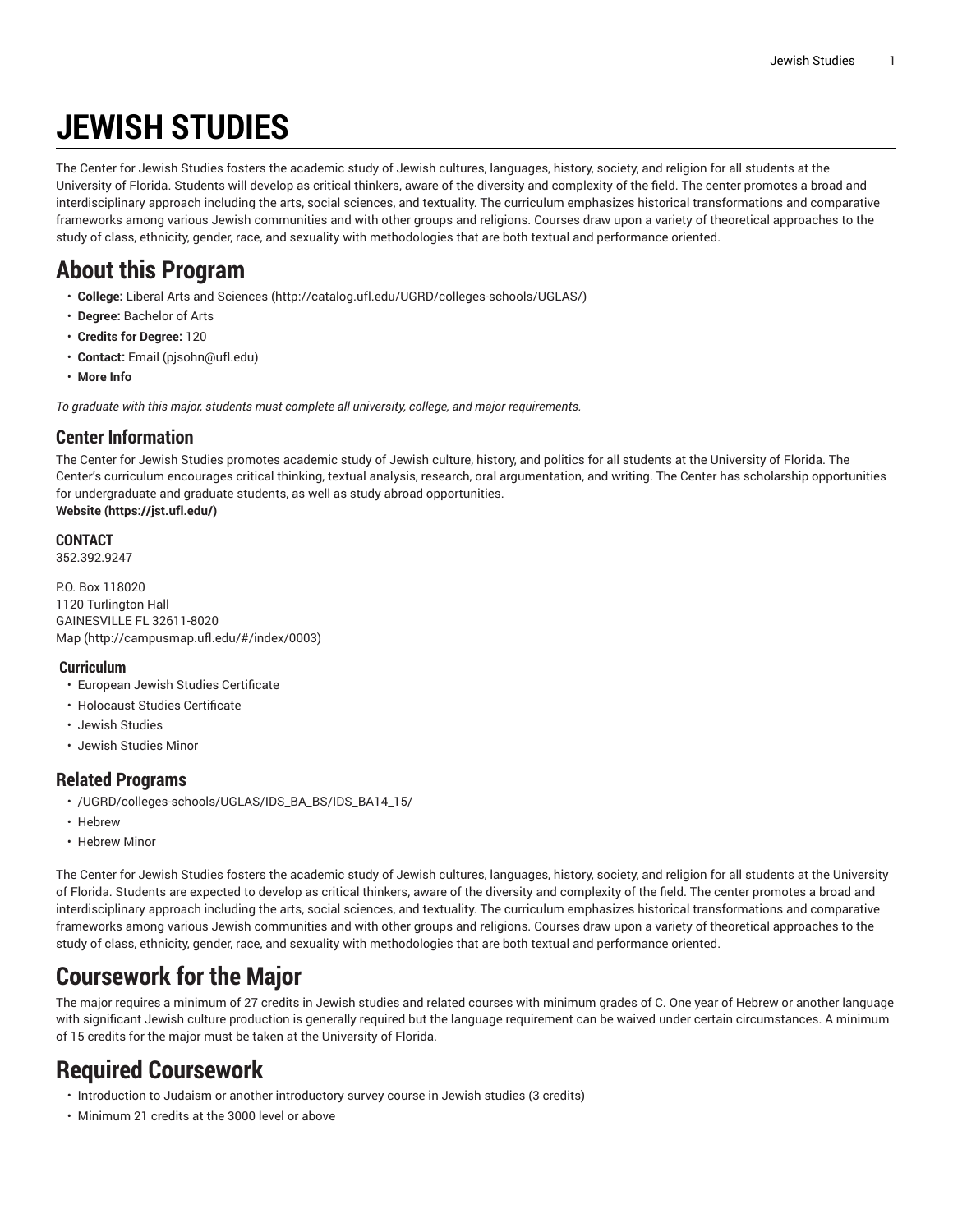• Students must work with the Center's undergraduate adviser to design a curriculum that will give a sampling of the Jewish experience across time and across disciplines. Majors must complete a comprehensive research project in an upper division course as a capstone experience in their final year.

Special topics courses in other departments may be counted toward the major provided they include substantial coverage of material relevant to Jewish studies. Individual work (JST 4905), which also fulfills requirements for the major, is also available for independent study and special projects. No more than six credits of independent study (JST 4905) will be counted toward the minimum. Normally, no more than 12 credits of the minimum may be transfer credit; however, all transfer credits in JST-related courses from UF-approved programs abroad will apply toward the major.

### **Honors**

Honors in Jewish studies can be earned by students who have at least a 3.5 GPA in their upper-division work and a 3.5 GPA in the major. Students who seek honors are required to complete an honors project, with a grade of A or B, under the guidance of a Jewish studies faculty member. In their senior year, honors students should register for JST 4970, a 2-3 credit course.

### **Internship in Jewish Communal Services**

Students can gain practical experience as an undergraduate through the internship option of JST 4940. The goal of this program is both to expose the student to the opportunities for service in the world of organized Jewry and to provide a means for students to understand how Jewish values are propagated in organized settings. Students earn credit for volunteer work and training in applied settings such as Jewish family and social services agencies, community centers, federations, educational institutions, museums, newspapers, denominational organizations, public affairs groups, synagogues, Hillel or equivalent institutions. To qualify for JST credit, the organization must have an explicit public tie to Judaism and be approved for internship credit by the Center for Jewish Studies.

### **Overseas Study**

The Center for Jewish Studies provides counsel regarding study abroad at the Hebrew University of Jerusalem, Tel Aviv University, Haifa University, and Ben-Gurion University of the Negev. The overseas programs at these Israeli universities offer summer, one semester and full-year courses of study. Information is available in 201 Walker Hall and at the UF International Center, 170 Hub.

Scholarships are available. Travel restriction updates are available on the department website.

#### **Critical Tracking**

Critical Tracking records each student's progress in courses that are required for progress toward each major. Please note the critical-tracking requirements below on a per-semester basis.

#### For degree requirements outside of the major, refer to CLAS Degree Requirements: Structure of a CLAS Degree.

Equivalent critical-tracking courses as determined by the State of Florida Common Course [Prerequisites](http://www.flvc.org/cpp/displayRecord.jsp?cip=380206&track=01) ([http://www.flvc.org/cpp/displayRecord.jsp?](http://www.flvc.org/cpp/displayRecord.jsp?cip=380206&track=01) [cip=380206&track=01\)](http://www.flvc.org/cpp/displayRecord.jsp?cip=380206&track=01) may be used for transfer students.

### **Semester 1**

• 2.0 UF GPA required

### **Semester 2**

• 2.0 UF GPA required

### **Semester 3**

- Complete HBR 1130
- 2.0 UF GPA required

### **Semester 4**

- Complete HBR 1131 and one Jewish studies course with a 2.5 critical-tracking GPA
- 2.0 UF GPA required

### **Semester 5**

- Complete all critical-tracking courses with a 2.5 GPA required for all critical-tracking courses
- 2.0 UF GPA required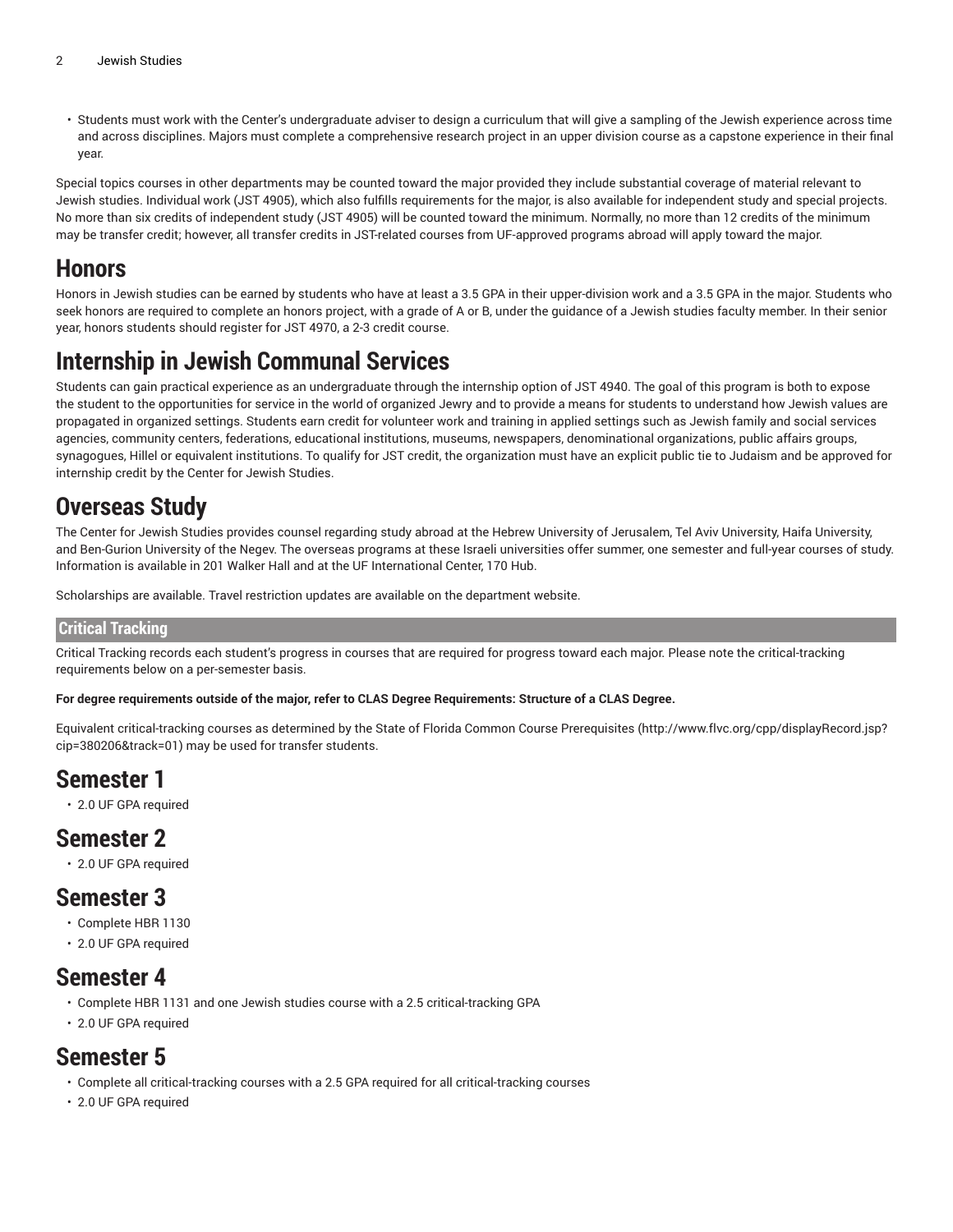### **Semester 6**

- Complete 2 of the remaining Jewish Studies courses
- 2.0 UF GPA required

#### **Semester 7**

- Complete 2 of the remaining Jewish Studies courses
- 2.0 UF GPA required

### **Semester 8**

- Complete all remaining Jewish Studies major requirements
- 2.0 UF GPA required

#### **Model Semester Plan**

Students are expected to complete the writing requirement while in the process of taking the courses below. Students are also expected to complete the general education international (GE-N) and diversity (GE-D) requirements concurrently with another general education requirement (typically, GE-C, H or S).

To remain on track, students must complete the appropriate critical-tracking courses, which appear in bold. These courses must be completed by the terms as listed above in the Critical Tracking criteria.

This semester plan represents an example progression through the major. Actual courses and course order may be different depending on the student's *academic record and scheduling availability of courses. Prerequisites still apply.*

| <b>Course</b>                                                                        | <b>Title</b>                                                                                                               | <b>Credits</b>  |
|--------------------------------------------------------------------------------------|----------------------------------------------------------------------------------------------------------------------------|-----------------|
| <b>Semester One</b>                                                                  |                                                                                                                            |                 |
| HBR 1130                                                                             | Beginning Modern Hebrew 1 (Critical Tracking)                                                                              | 5               |
| <b>JST 2930</b>                                                                      | Special Topics in Jewish Studies (Critical Tracking; Gen Ed Humanities and International)                                  | 3               |
| Requirement                                                                          | State Core Gen Ed Composition (http://catalog.ufl.edu/UGRD/academic-programs/general-education/#genedcoursestext); Writing | 3               |
|                                                                                      | State Core Gen Ed Mathematics (http://catalog.ufl.edu/UGRD/academic-programs/general-education/#genedcoursestext)          | 3               |
|                                                                                      | <b>Credits</b>                                                                                                             | 14              |
| <b>Semester Two</b>                                                                  |                                                                                                                            |                 |
| <b>HBR 1131</b>                                                                      | Beginning Modern Hebrew 2 (Critical Tracking)                                                                              | 5               |
| Quest 1 (Gen Ed Humanities)                                                          |                                                                                                                            | 3               |
| Jewish studies elective                                                              |                                                                                                                            | 3               |
|                                                                                      | State Core Gen Ed Biological or Physical Sciences (http://catalog.ufl.edu/UGRD/academic-programs/general-education/        | 3               |
| #genedcoursestext)                                                                   |                                                                                                                            |                 |
|                                                                                      | State Core Gen Ed Social and Behavioral Sciences (http://catalog.ufl.edu/UGRD/academic-programs/general-education/         | 3               |
| #genedcoursestext)                                                                   |                                                                                                                            |                 |
|                                                                                      | <b>Credits</b>                                                                                                             | 17              |
| <b>Semester Three</b>                                                                |                                                                                                                            |                 |
|                                                                                      | State Core Gen Ed Humanities (http://catalog.ufl.edu/UGRD/academic-programs/general-education/#genedcoursestext)           | 3               |
| Jewish studies electives                                                             |                                                                                                                            | 6               |
| <b>Gen Ed Mathematics</b>                                                            |                                                                                                                            | 3               |
| <b>Gen Ed Social and Behavioral Sciences</b>                                         |                                                                                                                            | 3               |
|                                                                                      | <b>Credits</b>                                                                                                             | 15              |
| <b>Semester Four</b>                                                                 |                                                                                                                            |                 |
| Gen Ed Biological or Physical Sciences (area not taken in semester two) <sup>1</sup> |                                                                                                                            | 3               |
| <b>Gen Ed Social and Behavioral Sciences</b>                                         |                                                                                                                            | 3               |
| Science laboratory (Gen Ed Physical or Biological Sciences)                          |                                                                                                                            | -1              |
| <b>Electives</b>                                                                     |                                                                                                                            | $\overline{7}$  |
|                                                                                      | <b>Credits</b>                                                                                                             | 14              |
| <b>Semester Five</b>                                                                 |                                                                                                                            |                 |
| Gen Ed Composition; Writing Requirement                                              |                                                                                                                            | 3               |
| Elective                                                                             |                                                                                                                            | 3               |
| Jewish studies electives                                                             |                                                                                                                            | $\overline{6}$  |
| <b>Gen Ed Physical Sciences</b>                                                      |                                                                                                                            | 3               |
|                                                                                      | <b>Credits</b>                                                                                                             | $\overline{15}$ |
| <b>Semester Six</b>                                                                  |                                                                                                                            |                 |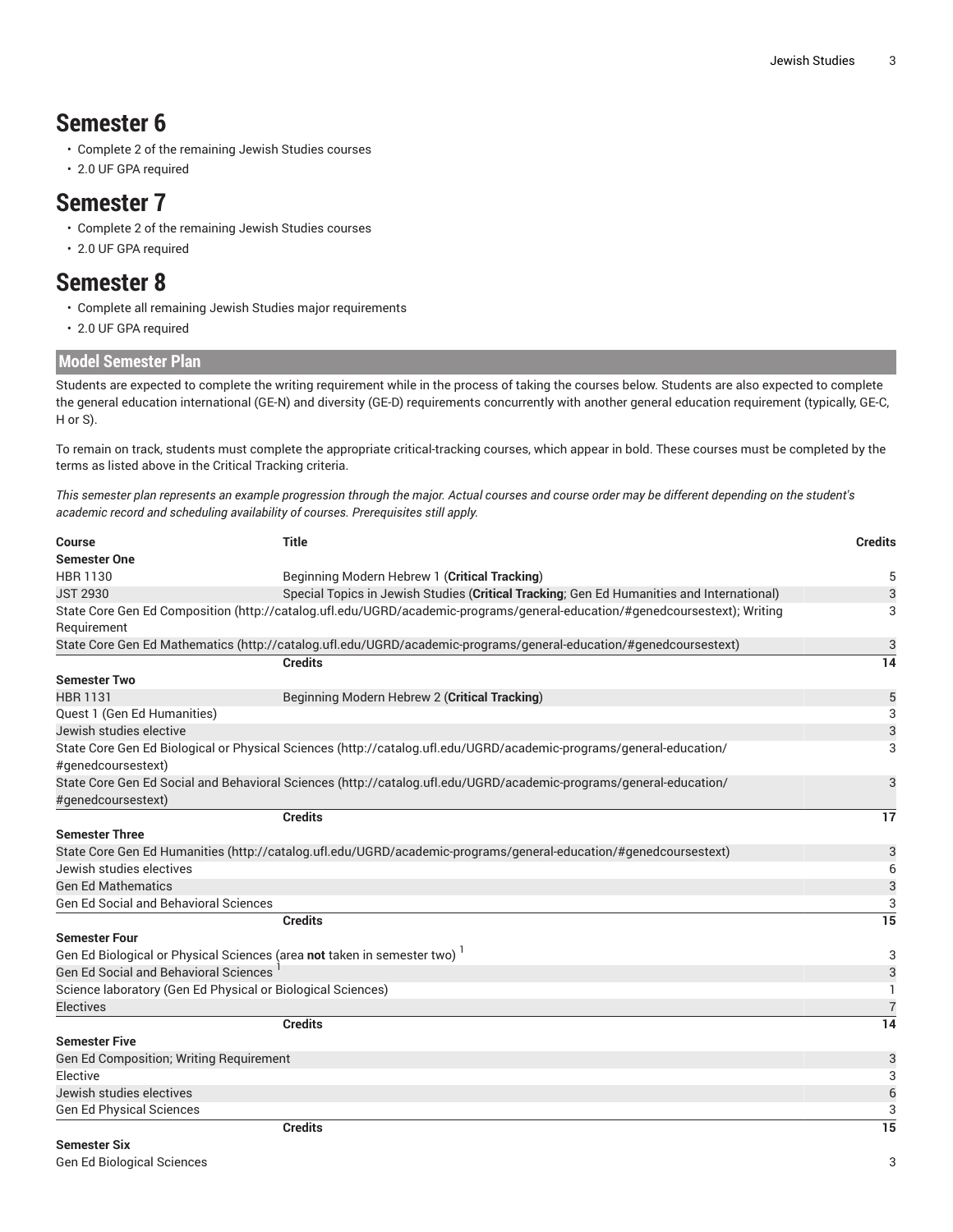| Electives (3000 level or above, not in major) | 6                                                               |     |
|-----------------------------------------------|-----------------------------------------------------------------|-----|
| Jewish studies electives (Critical Tracking)  | 6                                                               |     |
|                                               | <b>Credits</b>                                                  | 15  |
| <b>Semester Seven</b>                         |                                                                 |     |
| <b>Electives</b>                              |                                                                 | 6   |
| Electives (3000 level or above, not in major) | 6                                                               |     |
|                                               | Jewish studies elective (Critical Tracking; Gen Ed Humanities)  | 3   |
|                                               | <b>Credits</b>                                                  | 15  |
| <b>Semester Eight</b>                         |                                                                 |     |
| <b>JST 4970</b>                               | Senior Honors Thesis (Critical Tracking; optional; or elective) | 3   |
| Elective                                      |                                                                 | 3   |
| Electives (3000 level or above; not in major) |                                                                 | 6   |
| Jewish studies elective (Critical Tracking)   |                                                                 |     |
|                                               | <b>Credits</b>                                                  | 15  |
|                                               | <b>Total Credits</b>                                            | 120 |

1 One general education option taken this term must be a Quest 2 course.

#### **Academic Learning Compact**

This major familiarizes students with the aspects of Jewish history, religion, languages and cultures. Emphasis is placed on basic language acquisition, analysis and critical evaluation of texts and contexts, integration of cultural data with disciplinary concerns outside of Jewish studies and comparative frameworks among different Jewish groups and with co-territorial non-Jews.

### **Before Graduating Students Must**

- Satisfactory evaluation of paper written for the CJS capstone course, graded according to department rubric.
- Complete requirements for the baccalaureate degree, as determined by faculty.

# **Students in the Major Will Learn to**

#### **Student Learning Outcomes (SLOs)**

#### **Content**

- 1. Demonstrate knowledge of and competence in the Jewish experience, including minority and diasporic communities within a comparative framework.
- 2. Demonstrate knowledge of transformations of Jewish communities over time and space.

#### **Critical Thinking**

- 3. Understand the significance of language in assessing Jewish culture(s).
- 4. Evaluate and apply effectively the significance, quality and veracity of information (both primary and secondary) in the literature.

#### **Communication**

5. Articulate research results clearly and effectively in an accepted style of presentation.

#### **Curriculum Map**

*I = Introduced; R = Reinforced; A = Assessed*

| <b>Courses</b>                                                | SLO <sub>1</sub> | <b>SLO 2</b> | SLO <sub>3</sub> | <b>SLO 4</b> | SLO <sub>5</sub> |
|---------------------------------------------------------------|------------------|--------------|------------------|--------------|------------------|
| Courses are taken<br>multiple times with<br>changes in topic. |                  |              |                  |              |                  |
| JST 2930 Introduction  <br>to Jewish Studies                  |                  |              |                  |              |                  |
| JST 3930 Holocaust<br>Studies                                 | -R               | $\mathsf{R}$ | R                | $\mathsf{R}$ | R                |
| JST 3930 Modern<br>European Jewish<br>History                 | R.               | $\mathsf{R}$ | R                | R            | R                |